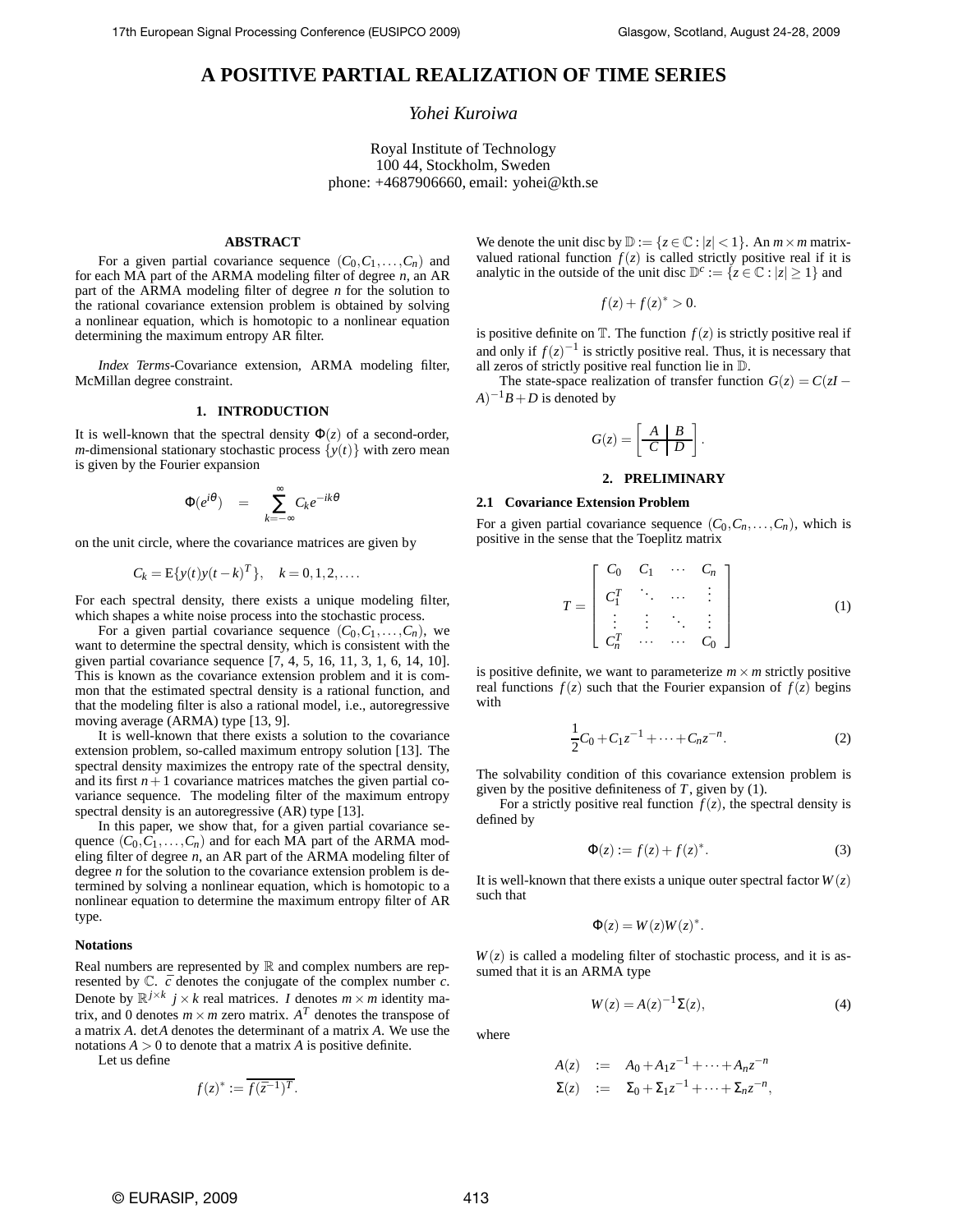$A_k \in \mathbb{R}^{m \times m}$  and  $\Sigma_k \in \mathbb{R}^{m \times m}$ ,  $k = 0, \dots, n$ . We observe that

$$
W(z)W(z)^* = f(z) + f(z)^*.
$$

Thus, we can formulate the covariance extension problem in terms of  $W(z)$ . Namely, we seek modeling filters  $W(z)$  such that

$$
W(z)W(z)^{*} = \hat{C}_0 + \sum_{k=1}^{\infty} \hat{C}_k (z^k + z^{-k})
$$
  

$$
\hat{C}_k = C_k \text{ for } k = 0, 1, ..., n.
$$

Let us introduce notations,

$$
A(z) = AG, \quad \Sigma(z) = \Sigma G,
$$

where

$$
A := [A_0 \ A_1 \ \cdots \ A_n]
$$
  
\n
$$
\Sigma := [ \Sigma_0 \ \Sigma_1 \ \cdots \ \Sigma_n ]
$$
  
\n
$$
G := [ I \ z^{-1} I \ \cdots \ z^{-n} I ]^T.
$$

Let us define

$$
\mathscr{A} := \left\{ A \in \mathbb{R}^{m \times m(n+1)} : A(z)^{-1} \text{ is analytic in } \mathbb{D}^c \right\}.
$$
 (5)

Note that  $A(\infty) = A_0$  is invertible.  $\mathscr A$  is identified with the set of  $m \times m$  outer matricial pseudopolynomials of degree at most *n*. With a slight abuse of notations, we denote by  $A \in \mathcal{A}$  and  $A(z) \in \mathcal{A}$  that  $A(z)$  is outer.

The minimal state-space realizations of  $A(z)$  and  $\Sigma(z)$  are given by

,

$$
A(z) = \left[\begin{array}{c|c} Z & A_1^{\nu} \\ \hline e_1^T & A_0 \end{array}\right], \quad \Sigma(z) = \left[\begin{array}{c|c} Z & \Sigma_1^{\nu} \\ \hline e_1^T & \Sigma_0 \end{array}\right]
$$

where

$$
Z := \begin{bmatrix} 0 & I & \cdots & 0 \\ 0 & \ddots & \cdots & \vdots \\ \vdots & \vdots & \ddots & I \\ 0 & \cdots & \cdots & 0 \end{bmatrix}
$$
  
\n
$$
e_1 := \begin{bmatrix} I & 0 & \cdots & 0 \end{bmatrix}^T
$$
  
\n
$$
A_1^{\nu} := \begin{bmatrix} A_1 \\ \vdots \\ A_n \end{bmatrix}, \quad \Sigma_1^{\nu} := \begin{bmatrix} \Sigma_1 \\ \vdots \\ \Sigma_n \end{bmatrix}.
$$

The minimal state-space realization of (4) is given by

$$
W(z) = \left[ \begin{array}{c|c} Z - A_1^{\nu} A_0^{-1} e_1^T & \Sigma_1^{\nu} - A_1^{\nu} A_0^{-1} \Sigma_0 \\ \hline A_0^{-1} e_1^T & A_0^{-1} \Sigma_0 \end{array} \right].
$$
 (6)

#### **2.2 Maximum Entropy Solution**

It is well-known that there exists a unique spectral density, which is a solution to the covariance extension problem and maximizes the entropy rate of spectral density [13], defined by

$$
\mathbb{I}(\Phi) := \frac{1}{2\pi} \int_{-\pi}^{\pi} \log \det \Phi(e^{i\theta}) d\theta.
$$
 (7)

It is well-known that the modeling filter of the maximum entropy spectral density is an AR type

$$
\Phi(z) = A(z)^{-1} A(z)^{-*}.
$$
 (8)

It turns out that the maximum entropy filter of AR type is obtained by solving a nonlinear equation [8],  $G(A) = 0$ , where

$$
G(A) := AT - \frac{1}{2\pi} \int_{-\pi}^{\pi} A(e^{i\theta})^{-*} G^* d\theta.
$$
 (9)

We shall show that the solution to the covariance extension problem is obtained by solving a nonlinear equation  $F(A) = 0$ , defined by (11) below, where the nonlinear map  $F(A)$  is homotopic to the nonlinear map  $G(A)$ .

### **2.3 Topological Degree Theory**

The AR part of the ARMA modeling filter is determined by solving the nonlinear equation  $F(A) = 0$ . The existence of the solutions to the nonlinear equation is shown in terms of topological degree theory. We briefly review the topological degree theory [12, 2].

Suppose that  $U, V \subset \mathbb{R}^n$  are open subsets, and that  $U$  is not necessarily bounded and *V* is connected. Let

$$
F:U\to V
$$

be a continuously differentiable map on *U*, which is also proper, i.e., the property that the inverse image  $F^{-1}(K)$  is compact for all compact  $K$  [17]. It is frequently of considerable interest to know in advance the number of solutions of the nonlinear equation

 $y = F(x)$ 

in some specified sets.

Denote by ∂*U* the boundary of the set *U*. For a given

$$
y \notin F(\partial U),
$$

denote by  $deg_y(F, U)$  the topological degree of the map  $f$  at the point *y* relative to the set *U*. Since *F* is proper,  $F^{-1}(y)$  is compact.

Suppose that the Jacobian matrix of *F* at *x*, denoted by  $Jac_x(F)$ , is nonsingular for all

$$
x \in U_s := \{x \in U | y = F(x) \}.
$$

Then, the degree of  $deg_y(F, U)$  is given by

$$
\deg_y(F, U) = \sum_{U_s} sign \det \operatorname{Jac}_x(F).
$$

The definition of the topological degree for the singular Jacobian is found in [12, 2].

A consequence of the topological degree theory is that the nonzero degree of the map *F* with respect to zero guarantees the existence of the solutions to the nonlinear equation  $F(x) = 0$ . This is known as the Kronecker Theorem [12].

One of the important property of the degree of map is the homotopy invariance of the degree. Let *H* be a jointly continuous map from  $U \times [0,1] \rightarrow V$  such that  $H(x,0) = G(x)$  and  $H(x,1) = F(x)$ . Suppose that *y* satisfies  $H(x, \lambda) \neq y$  for all  $(x, \lambda) \in \partial U \times [0, 1]$ . Then,

$$
\deg_y(F, U) = \deg_y(G, U)
$$

holds.

We only consider the topological degree of map *F* at the point zero relative to the set  $\mathscr A$ . Thus, we simply denote  $\deg_0(F, \mathscr A)$  as  $deg(F)$ .

## **3. MAIN RESULT**

#### **3.1 ARMA Filter Design via A Nonlinear Equation**

We present the nonlinear equation to determine the ARMA modeling filter for the solution to the covariance extension problem.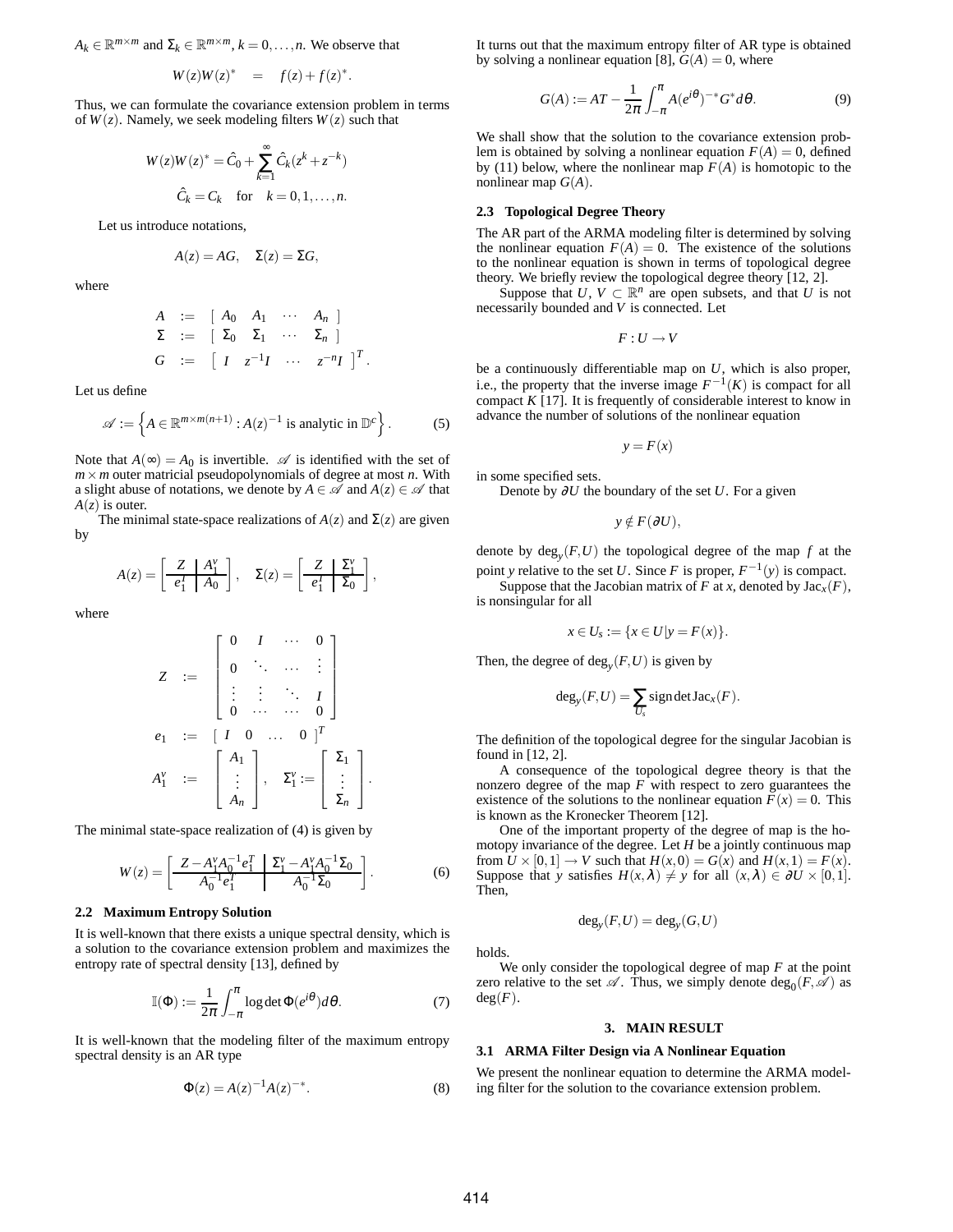**Theorem 1.** *Suppose that the Toeplitz matrix T is positive definite. Then, for a given partial covariance sequence*  $(C_0, C_1, \ldots, C_n)$  *and for each MA part*  $\Sigma \in \mathcal{A}$  *of the ARMA modeling filter, there exists an AR part A*  $\in \mathcal{A}$  *of the ARMA modeling filter such that* 

$$
W(z) = A(z)^{-1} \Sigma(z)
$$

*satisfies*

$$
W(z)W(z)^{*} = \hat{C}_0 + \sum_{k=1}^{\infty} \hat{C}_k (z^k + z^{-k})
$$
  

$$
\hat{C}_k = C_k \quad \text{for} \quad k = 0, 1, ..., n.
$$
 (10)

*The solution A is determined by solving the nonlinear equation*  $F(A) = 0$ , where the nonlinear map  $F(A)$  :  $\mathscr{A} \to \mathbb{R}^{m \times m(n+1)}$  is de*fined by*

$$
F(A) := AT - \frac{1}{2\pi} \int_{-\pi}^{\pi} \Sigma(e^{i\theta}) \Sigma(e^{i\theta})^* A(e^{i\theta})^{-*} G^* d\theta.
$$
 (11)

*Proof.* First, we show the existence of the solution to the nonlinear equation  $F(A) = 0$ . We observe that the solution to  $F(A) = 0$  cannot be on the boundary of  $\mathcal A$ . This is a corollary of *Lemma* 1.

**Lemma 1.** The nonlinear map  $F : \mathscr{A} \to \mathbb{R}^{m \times m(n+1)}$ , defined by (11), *is proper, i.e., the inverse image*  $F^{-1}(K)$  *is compact for all compact K.*

If  $A(z)$  has a zero on  $\mathbb{T}$ , then,  $F(A) = \infty$  since the integral term of  $F(A)$  diverges. Moreover,  $\Sigma(z) \in \mathscr{A}$  implies that the zeros of  $\Sigma(z)$  lie in D. Thus, there is no possible cancellation of the zero of  $A(z)$  on  $\mathbb T$  by a zero of  $\Sigma(z)$ . Note that *Lemma* 1 implies that  $F^{-1}(0)$ is compact.

We use topological degree theory to prove the existence of the solution to the nonlinear equation  $F(A) = 0$ . Denote by  $\partial \mathscr{A}$  the boundary of  $\mathcal A$  . It turned out that

 $0 \notin F(\partial \mathscr{A}).$ 

Thus, the degree of *F* with respect to zero is computed. It is shown that there is the unique maximum entropy solution, which is determined by solving the nonlinear equation  $G(A) = 0$ , defined by (9). The uniqueness of the maximum entropy solution implies that deg  $G = 1$ . We construct a homotopy from  $G(A)$  to  $F(A)$ . Consider a jointly continuous map  $H: A \times [0,1] \to \mathbb{R}^{m \times m(n+1)}$ , which is defined by

$$
H(A,\lambda) := (1-\lambda)G(A) + \lambda F(A), \quad \lambda \in [0,1].
$$

This map satisfies  $H(A,0) = G(A), H(A,1) = F(A)$ , and

$$
0\notin H(\partial\mathscr{A},\lambda)
$$

since

$$
(1 - \lambda)I + \lambda \Sigma(e^{i\theta})\Sigma(e^{i\theta})^* > 0, \quad \lambda \in [0, 1],
$$

on T. The homotopy invariance of the degree of map guarantees that  $\deg F = 1$ . The nonzero degree implies the existence of the solution to  $F(A) = 0$ .

We show that the ARMA modeling filter  $W(z)$ , which is determined by  $F(A) = 0$ , satisfies (10). The second term of  $F(A)$  is

$$
\frac{1}{2\pi} \int_{-\pi}^{\pi} \Sigma(e^{i\theta}) \Sigma(e^{i\theta})^* A(e^{i\theta})^{-*} G^* d\theta
$$

$$
= A \frac{1}{2\pi} \int_{-\pi}^{\pi} G W(e^{i\theta}) W(e^{i\theta})^* G^* d\theta.
$$

Let  $w(z)$  be an analytic function in  $\mathbb{D}^c$ , which satisfies

$$
\frac{1}{2\pi}\int_{-\pi}^{\pi}e^{ik\theta}[w(e^{i\theta})+w(e^{i\theta})^*]d\theta=C_k, \quad k=0,\ldots,n.
$$

Then, the Toeplitz matrix *T* of the first term of  $F(A)$  is written by

$$
T = \frac{1}{2\pi} \int_{-\pi}^{\pi} G[w(e^{i\theta}) + w(e^{i\theta})^*]G^*d\theta.
$$

Let us define an analytic function  $M(z)$  in  $D^c$  by

$$
M(e^{i\theta}) + M(e^{i\theta})^* = w(e^{i\theta}) + w(e^{i\theta})^* - W(e^{i\theta})W(e^{i\theta})^*.
$$

Denote the Fourier expansion of  $M(e^{i\theta}) + M(e^{i\theta})^*$  by

$$
M(e^{i\theta}) + M(e^{i\theta})^* = \sum_{k=-\infty}^{\infty} M_k e^{-ik\theta},
$$

where  $M_0 = M_0^T$ . Then,

$$
F(A) = A \frac{1}{2\pi} \int_{-\pi}^{\pi} G[M(e^{i\theta}) + M(e^{i\theta})^*] G^* d\theta
$$
  
=  $AT_M$ ,

where

$$
T_M := \left[ \begin{array}{cccc} M_0 & M_1 & \cdots & M_n \\ M_1^T & \ddots & \cdots & \vdots \\ \vdots & \vdots & \ddots & \vdots \\ M_n^T & \cdots & \cdots & M_0 \end{array} \right].
$$

The Toeplitz matrix *T<sup>M</sup>* has nothing to do with the positivity, and  $T_M = 0$  implies that (10) holds. We shall see  $T_M = 0$  by using the structure of the Toeplitz matrix and  $A \in \mathcal{A}$ .

We write the matrix *A* as

$$
A = [A_0 \ A_1^h]
$$
  

$$
A_1^h := [A_1 \cdots A_n].
$$

Similarly, we write the Toeplitz matrix

$$
T_M = \left[ \begin{array}{cc} M_0 & S^T \\ S & T_1 \end{array} \right].
$$

It is clear that  $F(A) = 0$  gives

$$
M_0 = -A_0^{-1} A_1^h S
$$
  
\n
$$
S^T = -A_0^{-1} A_1^h T_1.
$$
\n(12)

The structure of the Toeplitz matrix  $T_M$  and (12) imply that

$$
T_1 = A_c T_1 A_c^T \tag{13}
$$

holds, where

$$
A_c := \left[ \begin{array}{cccc} -A_0^{-1}A_1 & \cdots & -A_0^{-1}A_{n-1} & -A_0^{-1}A_n \\ I & \cdots & 0 & 0 \\ 0 & \cdots & 0 & 0 \\ \vdots & & \vdots & \vdots \\ 0 & \cdots & I & 0 \end{array} \right].
$$

det $z^n A_0^{-1}A(z)$  is the characteristic polynomial of  $A_c$ . Moreover, det $z^n A_0^{-1}A(z)$  has all zeros in  $\mathbb D$  since  $A(z)$  is outer, which implies that all eigenvalues of  $A_c$  lie in  $\mathbb{D}$ . Hence, we obtain  $T_1 = 0$  for the unique solution to the Lyapunov equation (13), and it implies  $M_0 = 0$  due to the Toeplitz structure of  $T_M$ . We also obtain  $S = 0$  by (12). Thus,  $T_M = 0$ .  $(12)$ . Thus,  $T_M = 0$ .